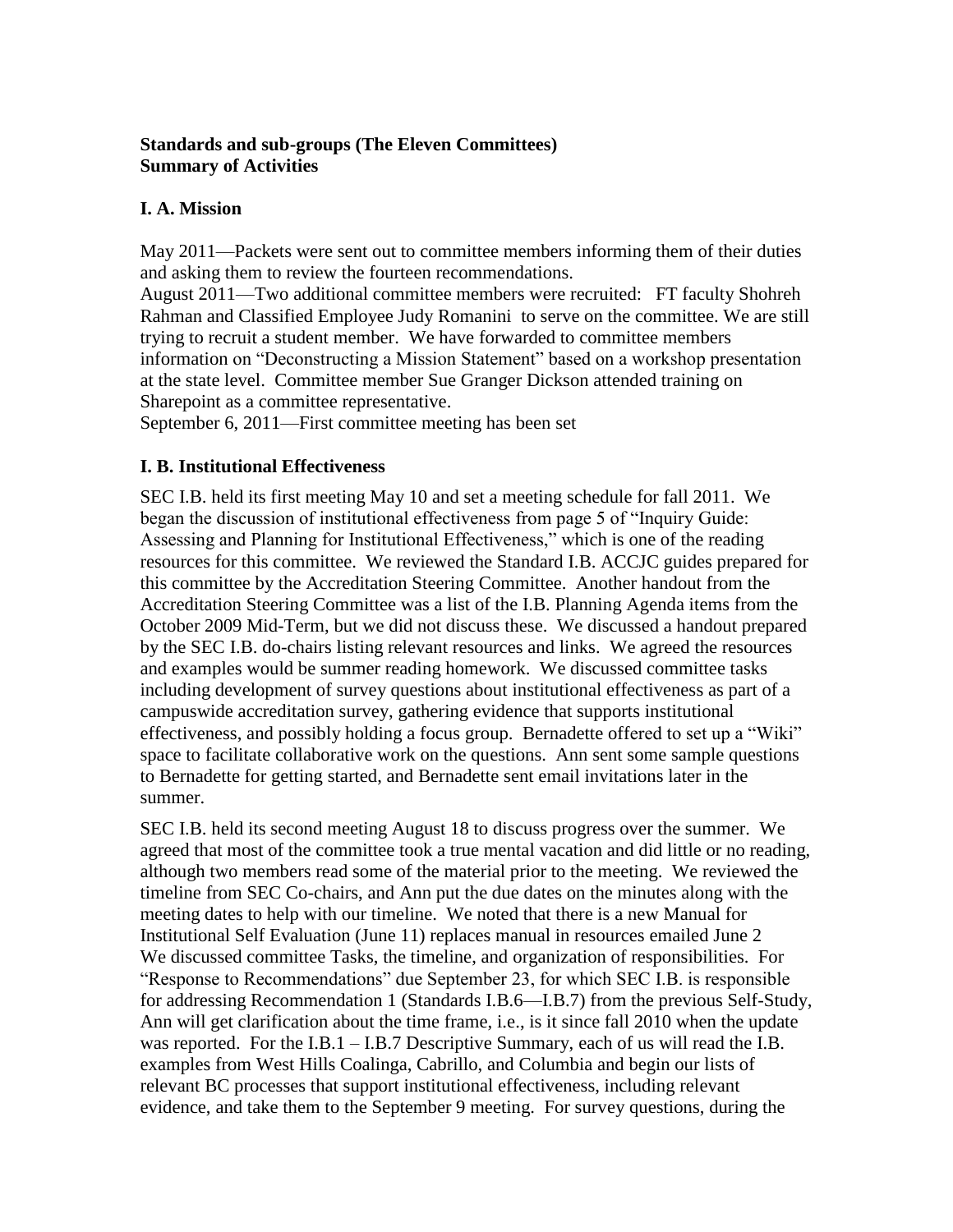summer Ann sent some sample questions based on another college's accreditation survey to Bernadette who set up Wikispaces, however we agreed to discuss questions at the next meeting when Bernadette returns. With regard to focus groups, David is interested in conducting focus groups if needed.

## **II. A. Instructional Programs**

The committee writing on Standard II.A has addressed 9 of the 28 areas contained in this Standard. Specific evidence has not been included in the narrative at this time, but the gathering of that evidence will begin once committee members are back on campus.

This committee will be addressing the following recommendations in the following manner:

Recommendation 2 – Program level outcome plans were turned in last Spring. 100% of non-instructional departments turned in a plan. 87% of Instructional areas turned in a plan. Plans were reviewed by the Assessment Committee and improvement themes were determined. "Student Engagement" was the foremost theme, and a think tank is scheduled for 2011/12 to develop action plans with financial support from SDCC. Course level and program level assessment plans are due to be added into the CurricUnet module this year.

Institutional level SLOs are developed. Next week we will be working with the English Department to assess their GE SLOs and assessment results to complete the Institutional Level Plan this year. We will assess how this process worked and continue on to next year.

Recommendation 3 – This is difficult to respond to as a new/revitalized District Strategic Plan is just now being finalized which will shortly guide the creation of a new BC Strategic Plan. However, with the focus on basic skills and transfer readiness, evidence exists that the College is addressing these issues by maintaining transfer articulation agreements, participating in SB 1440, establishing three transfer degrees, investigating new delivery methods for math basic skills, and the opening of a Writing Center.

Recommendation 4 – The newly reorganized Program Review Committee is adopting an annual program review template to assure that academic departments are assessing current practices, reviewing curriculum currency/viability, providing evidence that programs are aligned with the College's mission, vision, and strategic plan, and aligning budgetary requests with criteria established by the Budget Committee.

# **II. B. Student Support Services**

Standard IIb committee met at the end of Spring 2011. The committee reviewed the relevant documents and developed a meeting schedule for Fall. The committee will be meeting on Sept 1, 2011.

### **II. C. Library and Learning Support**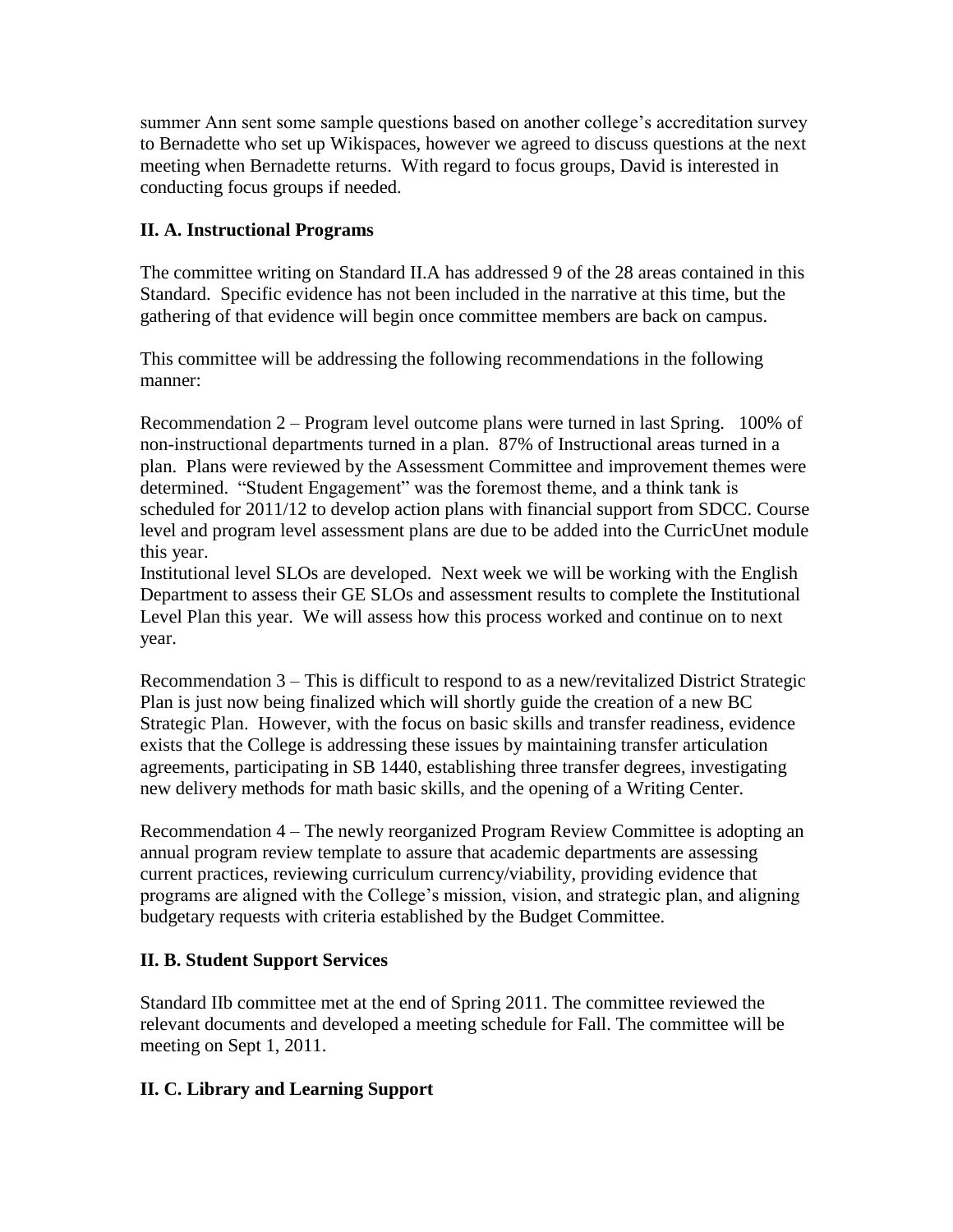The Standard IIC Committee met on April 27, 2011 to review our charge, and assign group members sections of the standard to work on. In addition, each committee member received a packet that contained key documents including a timeline, important web links, a copy of the Standard IIC section of the 2009 Midterm Report, handouts 1-4 from the Co-chairs training session, etc. On August 18, 2011, co-chairs, Bonnie Suderman and Nancy Guidry, attended the training sessions on SharePoint and Focus Groups. In late August, Nancy Guidry began entering documents related to the library sections of Standard IIC into the "Evidence" folder in SharePoint. Bonnie and Nancy will meet with the committee on August 29 to train them on SharePoint , review an internal list of deadlines for our standard, and discuss other matters.

#### **III. A. Human Resources Accreditation Sub-Committee**

There are several members who have been recently added to the group. The group needed additional assistance (due to resignations from existing members) and several volunteered. The group met at the tail end of Spring 2011 semester before the summer to spread the assignments of research and data gathering. The group met again this Monday, August 22, 2011. The group is now in the process of drafting a survey. Once the survey questions are finalized it will be emailed to the Accreditation Steering Committee for review and approval. Research, data and evidence gathering is still occurring. Calendar dates are being set up throughout the semester to meet deadlines. Also, there will be another meeting with the group members who did not attend the share point workshop. A lab is going to be reserved and one of the co-chairs will go through the share point training with the others. The group is well on its way.

#### **III. B. Physical Resources**

Update on BC's CMMS (Computerized Maintenance Management System) aka Work order software

At Bakersfield College, we have been using MPulse work order system for a number of years. The software is old and archaic. It is in need of replacement. Porterville College and Cerro Coso College are now in need of a work order system. The M&O departments of the three colleges worked with the District IT staff to identify possible systems. The work order system used by our IT staff is called IssueTrak. We reviewed that system but found it would not work for M&O. We reviewed three other Work Order systems and decided that we would proceed with a CMMS named: SchoolDude. Soon after the decision was made to go with SchoolDude, our new Director of Construction wanted to verify that the Work Order Software that we use will work with the Construction Software that the District group will be using. The recommendation was that we should use software called Megamation. This suggestion was reviewed and the decision has been made to proceed with SchoolDude.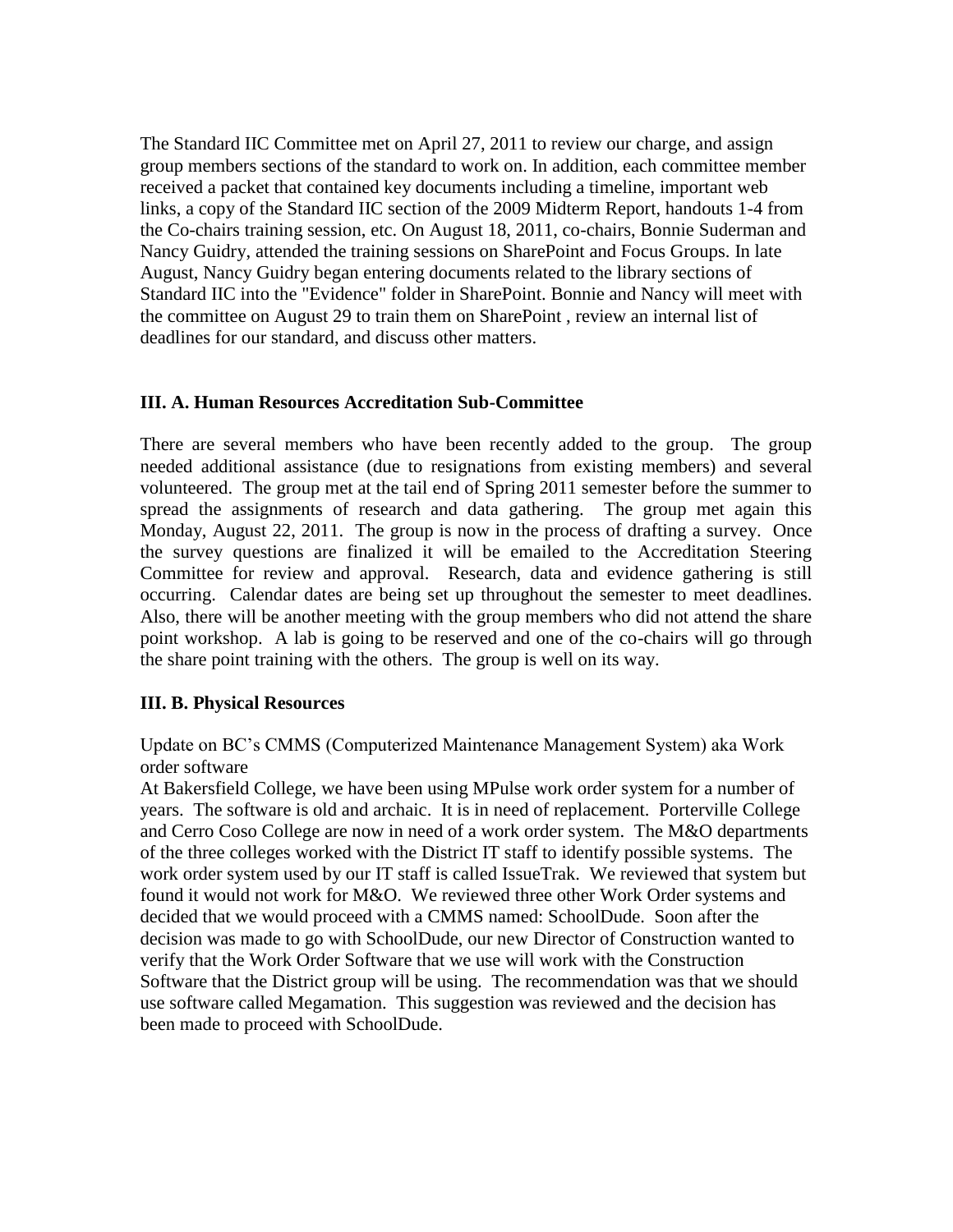Once we have the software installed, we will need to populate the system with data about our facilities and equipment. We will set up training sessions for the faculty and staff on campus.

### **III.C. Technology Resources**

The Standard III.C. Self-Evaluation Committee met on April 26th before the end of the Spring Semester. The committee is made up of a diverse group of members of the college community, but we look forward to the addition of a student representative in the near future. At our April 26th meeting, we distributed information and discussed how best to complete the tasks required to evaluate Standard III.C. Our goal is to have Standard III.C completed by the middle of November. The group has been working on a list of questions that will be included in the SEC Survey Questionnaire that will be distributed this fall. Like the other SEC committees, the III.C committee received training, has access, and is actively using Share Point to post information to help facilitate and collaborate our communication needs as we discuss questions and evidence related to the self-evaluation process. Each member of our committee is currently gathering general information and ideas for supporting evidence for the questions related to Standard III.C. The committee will have this portion completed by September 9th. There are no recommendations for Standard III. C to address.

### **III. D Financial Resources**

The Finance Standard Subcommittee has met four times. We met twice during the spring semester and once over the summer. Our most recent meeting was on Thursday, August 25. Our next scheduled meeting is for Friday, September 23.

We are taking a top-down approach to writing our report. Sue Vaughn asked Tom Burke from the district office to answer questions found in handout 3 for Standard III D. He answered as many as he could. His answers provided a district perspective. He also directed us to sources on campus where we could find information and evidence for our report.

Currently, each member of the committee is working on assigned sections from handout 3, gathering information and evidence from campus sources. Committee members have already conducted interviews and requested information from key members of the administration who are responsible for the school's budgetary and financial needs. The Finance Standard Subcommittee is partially responsible for Recommendation 4 and 11. We have not yet addressed these recommendations in our committee meetings. However, it seems as though recommendations have at least been partially met with the newly formed Budget Committee, which is charged with "[Developing] a communication plan to keep the college apprised of information that impacts the budget" (Recommendation 4), and [Providing] a repreresentative to participate in the district's Budget Allocation Model review group" (Recommendation 11).

### **IV. A. Decision Making Roles**